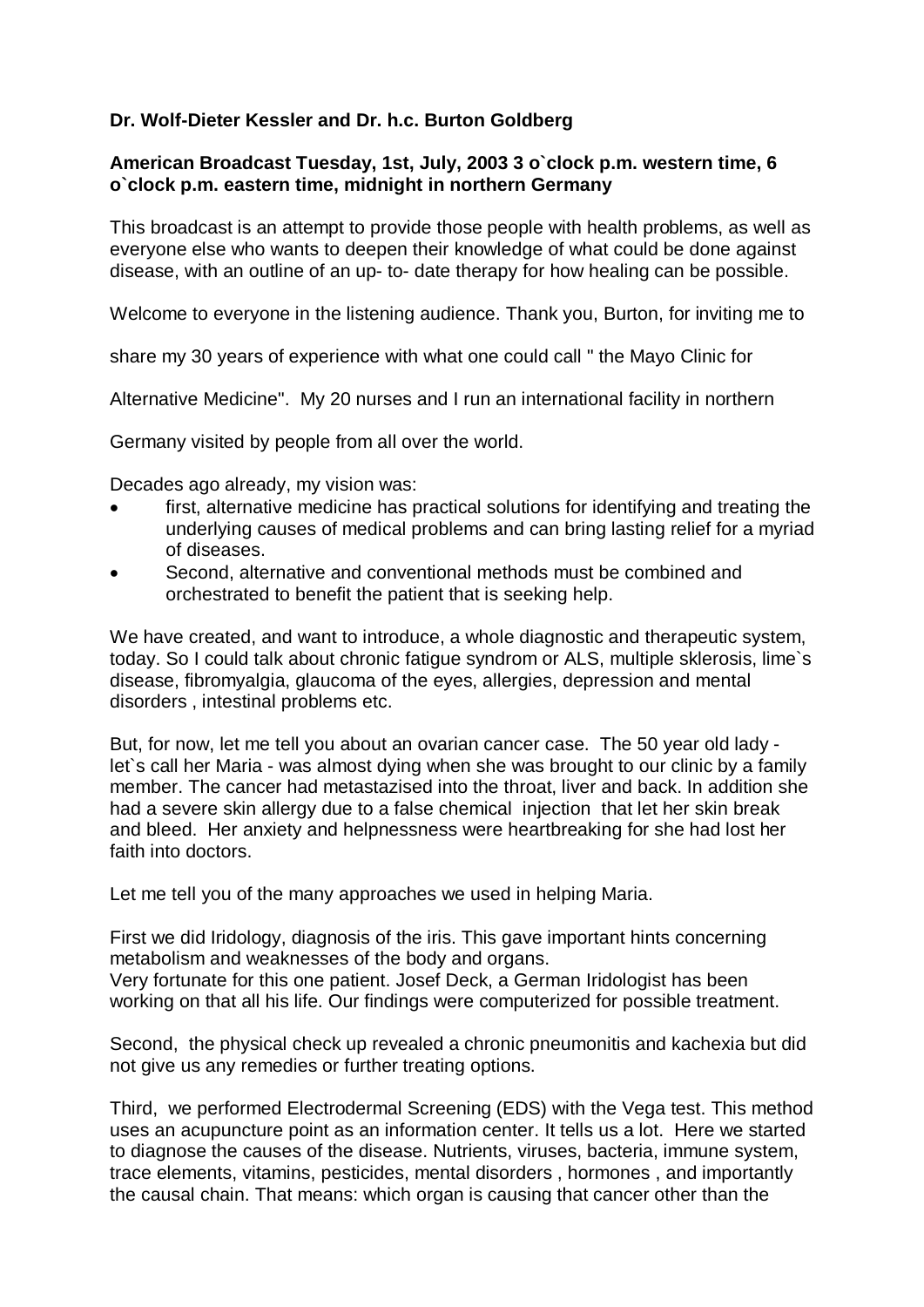ovary. Which organ is actually passing that hot potato of the body`s problem to the ovary. I claim, that diseases have a complexity of reasons and in this case the ovarian cancer was partly caused by chronic pneumonia which the patient was not aware of. However, it turned out that she had severe pneumonia in the past. Last but not least, the ED Screening finds us the proper remedies to eliminate virus-toxins and to balance the diseased organs. The remedies found by EDS are homeopathics, plants, nosodes (homeopathic toxins), orthomoleculars, amino acids, hormones and chemicals (if necessary).

Daily homeopathic substances were tested and administered. Her skin got better and her finger tips started healing. She - for the first time after a long period - felt herself coming back to life. Her head cleared up and she could think again clearly.

One dramatic finding by EDS was crucial for any future therapy: Her blood was "left rotating". It should rotate to the right (an expression in physics for fluids that would turn the level of polarized light to the left as laevulose does, a left rotating sugar. This condition is incompatible with life functions for enzymes our enzymes in the blood cannot bind to metabolites. It is like putting the

proper key downside up into the lock. It simply doesn`t work. This was treated with Vegaselect, a Bioresonance device, SI card and drops produced by that system.

Fourth, we ran the SEG (Segment-Electrogram). This device is computerized and has been invented at the University of Heidelberg by professor Heim. It shows us, how good or bad the organs "work" , telling us where we have to focus our therapy first. It also provides a strong controll method to monitor the effectivity of our treatment. It showed a severe deregulation in Maria's chest . Again we were reminded of her chronic pneumonia.

So by using several different diagnostic methods, we make sure we are working on the underlying cause of the patient's problem.

For successful treatment we must know this to begin with. And this is the domain of Functional Medicine. We were able to detect chronic pneumonia . X-ray did not show anything there because the inflammation was so chronic and such a smoldering fire, that it would not show on X-ray. However, this chronic smoldering not only uses up hormones and messes up the lymph, but also blocks the immune system and prevents it from tumor surveillance.

Fifth, the Quint System. This is the most sophisticated vectorized diagnostics and therapeutic system invented by Dr.Steiner in Austria.

However, it is difficult to handle and to learn and it takes an expert and long training to use it to it`s full potential. It tells us which radioactive heavy metal, which hormone, which nutrient, which psychological background , and which remedy is leading! Our patient had a dramatic hormonal deficiency of progesterone, a load of radioactive sodium , a load of DDT, a xenoestrogen and a deadly pestizide and she was feeding her disease (she was not supposed to eat wheat, gluten or cow milk products). We loaded all Quint remedies into a treating device called a "Quint Box" including progesteron. The frequencies of all these remedies

were then transmitted digitally into her brain during sleep. This continued for months.

Sixth, desensitization of auto-immune disease. A simple method introduced by Dr.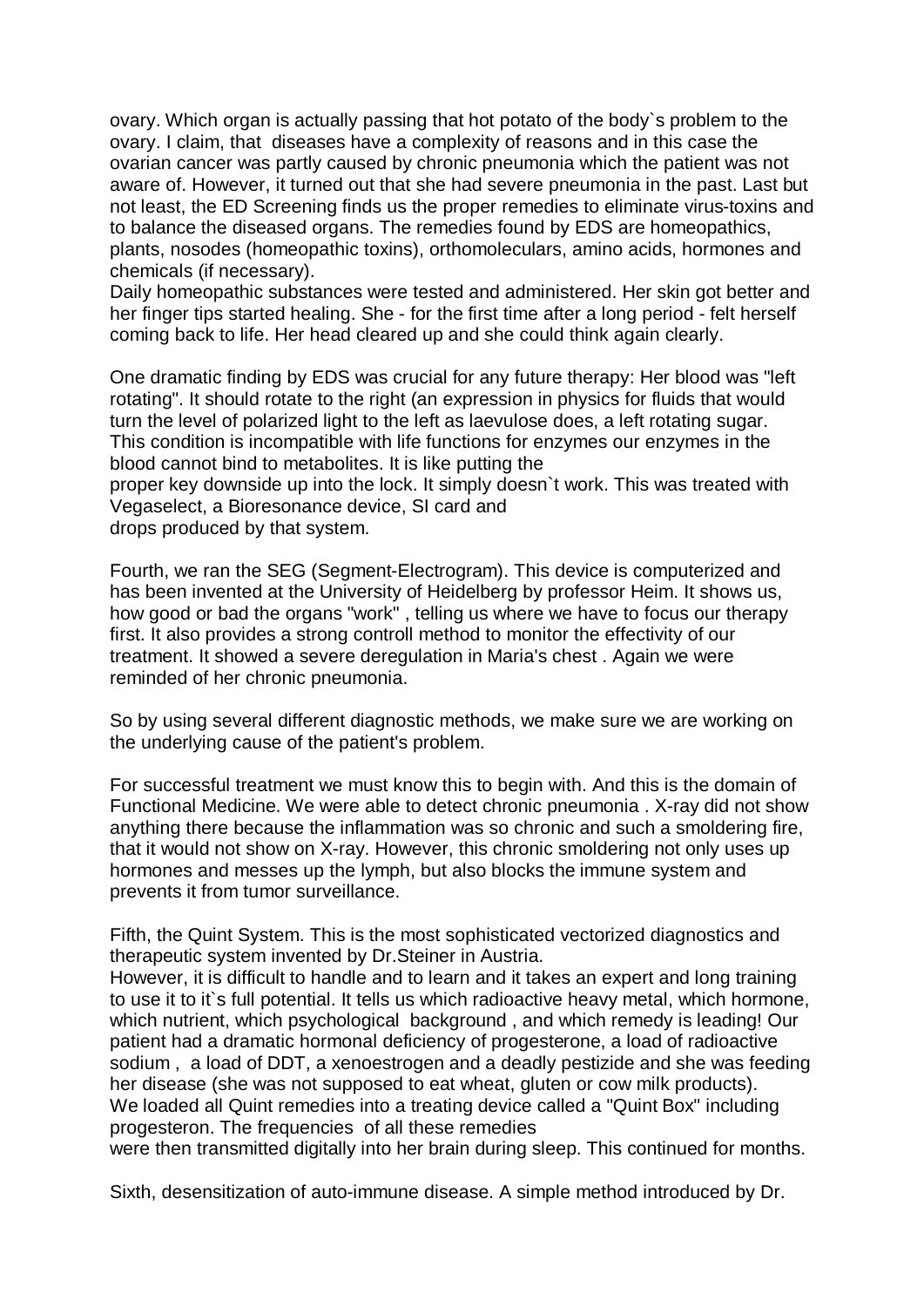Karl Theurer can stop autoimmune antibodies.

Autologous immunoglobulines are bound to aluminumhydroxyde, a certain acid (Kieselsäure) and serum activators. Thereby they will be converted to anti-autoantibodies. The advantage of this method is the fact, that the causative sensitizing allergen has not to be known. Thus even transplanted organs will have a longer survival time. We did not need this method in her case. EDS did not show autoaggression.

Eighth, Kinesiology is widely used to identify where, what , how, and with what an individual shall be treated. This method uses simple muscle tests and the body of the patient does not lie, according to John Diamond. This method can also be used effectively against depression, fear, anxiety and various mental disorders. We needed to work with Psycho-Kinesiology according to Klinghardt to release fear and anxiety.

Nineth, the Ondamed System. This is the latest German invention of enormous impact on effective treatment of chronic diseases. This system is guiding the therapist like a lazer beam to proper action. The system helps find specific healing frequencies for the patient. The frequencies also relate to certain organs or viruses, bacteria or parasites. Especially the 172 preset programs can be individually tested for each patient and provide deep harmonization of the diseased organism. Frequencies below 10 Hertz treat brain and nerval dysfunctions. There are also programs for alpha, beta, theta and delta waves of the brain. Since most diseases are anchored in our brain and central nervous system, Ondamed is a powerful tool to break those stored pathological signals. Even if we use all the other therapies such as EDS, Quint System, Reflexology, Kinesiology, Vegaselect, Mitosan, Bicom etc. we still would have to deal with problems of non-response to the therapy. That is where Ondamed comes in.

The main problem in healing and treating disease is the non-responding patient. This is caused by "blocked" tissues, "blocked lymph",

and "blocked organs". The Ondamed System can detect those blocked areas and eliminate them effectively with individual frequencies for each patient. Again and again we found her to be treated with a special program for external influences. Despite that, we needed to treat the tumor in her lower abdomen. We treated her twice a day monitoring her immune score according to Schimmel.

The immune score was tested before and after the Ondamed treatment. Each time this score was improved. Maria improved dramatically. She gained energy, gained 7 pounds and we were able to send her to a special clinic in southern Germany for Hyperthermia and low dose chemotherapy. Without our diagnostics with the Quint system and foremost the follow up treatment with the Ondamed System , Maria would not have been able to tolerate hyperthermia and low dose chemo.

After 2 months Maria walks again and visited a super market. Her friends and family cannot believe it how dramatically she recovered.

Tenth, heavy metal detoxification. According to Gary Gordon , the leader and founder of chelation therapy, this method is vital for recovery. A combination of oral chelation and intravenous Calzium Disodium EDTA is regarded to be optimal. Without the oral chelation, too many metals would be reabsorbed in our intestine and would flow back to the liver, consequently intoxicating our liver functions , poisoning our whole body,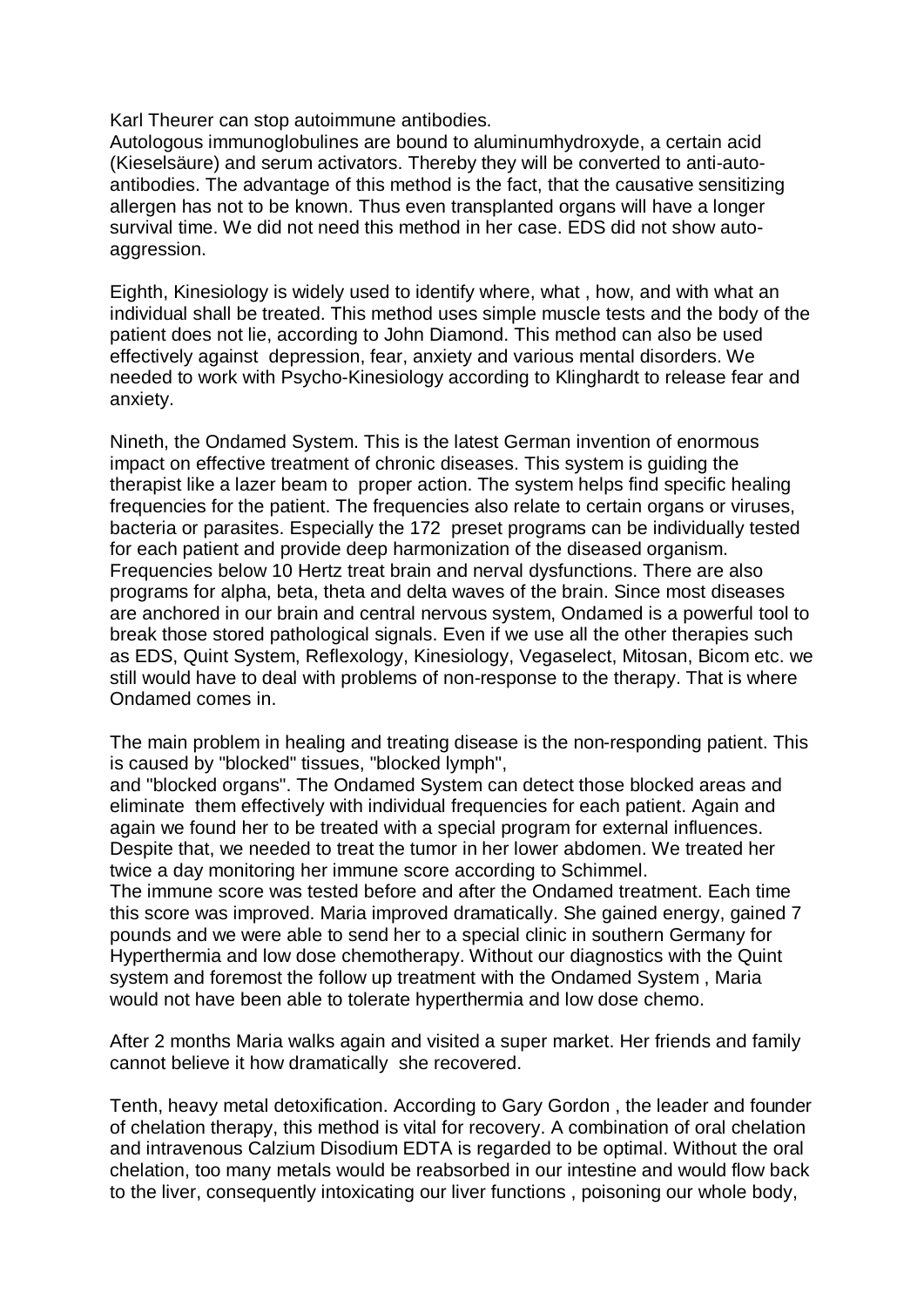and blocking the immune system. So far heavy metal detox for Maria was restricted to the

biochemical Quint method in order to eliminate radioactive sodium. However, Maria is now able to swallow again and we will shift to Gary Gordon`s protocoll.

Eleventh, the Transfer Factor. This refers to modulating the immune system by boosting the education of T Lymphocytes. It is done by using small proteins of an immune-strong donor. We obtain these proteins from the donor`s white blood cells which have to be dialysed (kind of a filtration process) . Then they will be administered to Maria and within 24 hours or a few days she will then have the same strong T lymphocytes as the donor. This is beeing scheduled.

Twelfth, Dendritic Cells. This method seems to be an essential additive in anti-tumortherapy. Dendritic cells is a rare species of white blood cells which have not been really in use until the late 1990ies. Once they encounter tumor tissue or tumor cells in the blood they start digesting them and presenting tumor antibodies on their surface. This attracts T lymphocytes that will now continue to clone . A new army of T lymphocytes grows and all are programmed to find and attack tumor tissue since they picked up their program from the cell surface of the dendritic cells.

Thirteenth, Reflexology of the feet. Each organ is projecting itself on the foot. Painfull and gelotic areas on the foot represent a major dysfunction of the related organ. By professional massage techniques this zones can be brought back to function. Consequently the related organ resumes better function .

Fourteenth, Bach flowers. Dr. Bach, an English doctor discovered the unbelievable healing potential of flowers if administered individually and specifically. To find the right flower, we use Kinesiology or EDS. They are very valuable for treating our nervous system.

Fifteenth, BEV (Biological Terrain according to Dr. Vincent). This French professor did extensive research on our body fluids, saliva, blood, and urin. He discovered that tumors only exist in a certain environment. So changing and altering the body fluids by elimination of toxic substances layer by layer - as an onion - we are able to objectively controll our efforts by BEV.

Sixteenth, Homeopathy, This powerful tool unfortunately often lacks skilled therapists. Kent, Clarke and Burnett demonstrated repeatedly how wonderfully D100 potencies could heal cancer if applied at the right time. To do that we have put together about 40.000 potentiated substances and select by EDS and biological index . Thus we are able to predict the effect of each found substance. Maria needed many different substances. Some were very important such es psorinum D100, hydrofluoric acid D100 and calendula D100.

Seventeenth, Sanum remedies. This method is called Isopathie. It uses the same microorganism that is causing disease . However it is given as a potentiated remedy. Most successful have been: Notakehl, Nigersan, Mucokehl, and Utilin.

After all Maria has improved her health so much, that all her friends are puzzled. This shall show that there is a chance to reverse anything. We are still working on her case and will apply all available tools to